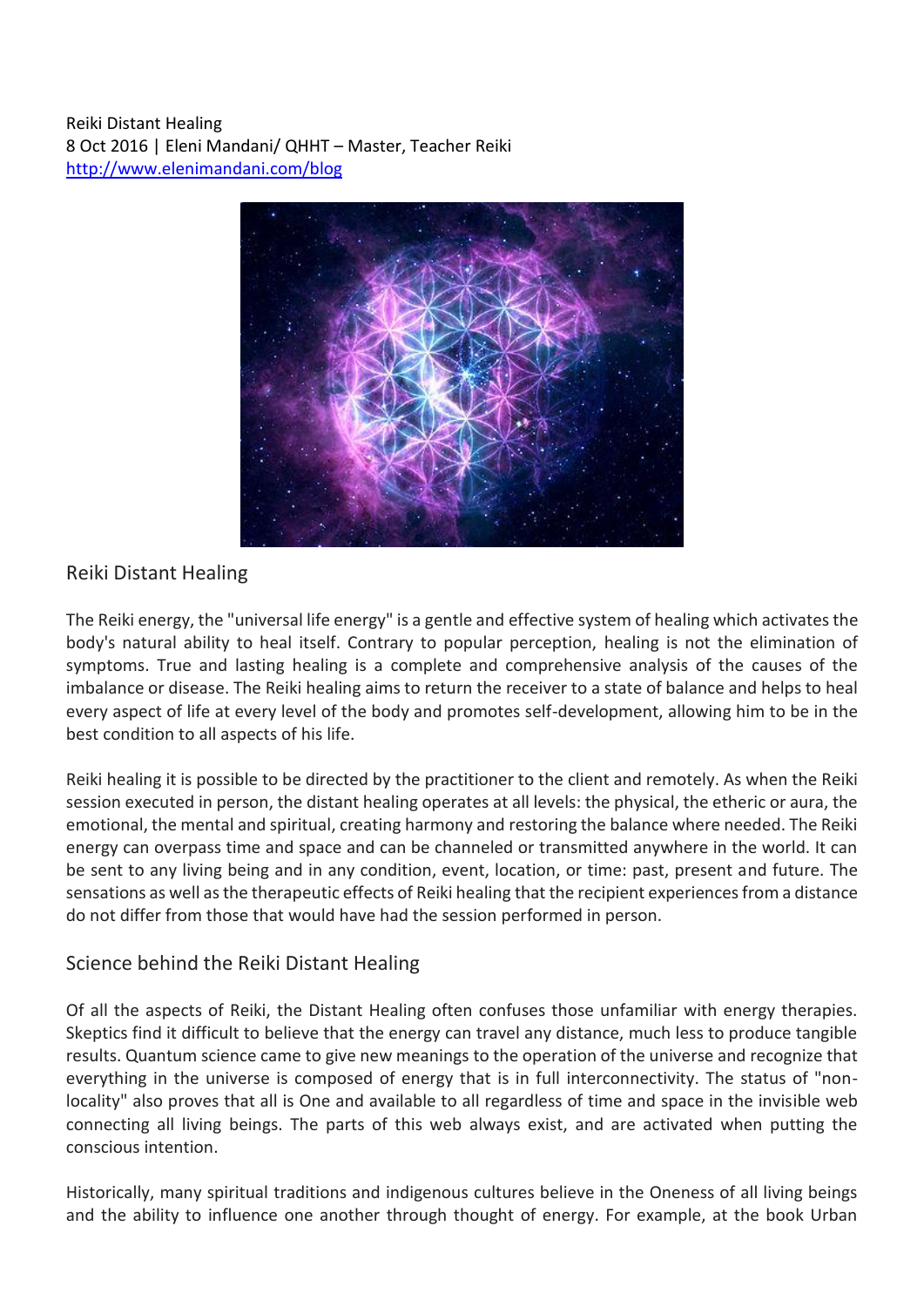Shaman, the Samoan from Hawaii Serge Kahili King describes the web "Aka" (the Hawaiian word "Aka" means essence or spirit) and refers to the idea of a non-physical web of threads connecting everything in the universe and that the connections of the web always exist, but specific threads are activated only by conscious attention.

Quantum physicists discovered that physical atoms are made up of vortices of energy that are constantly spinning and vibrating, each one radiating its own unique energy signature. By examining the composition of an atom with a microscope physicists saw a small, invisible tornado-like vortex, with a number of infinitely small energy vortices called quarks and photons. These are what make up the structure of the atom. As they focused in closer and closer on the structure of the atom, they saw nothing, they observed a physical void. The atom has no physical structure, we have no physical structure, physical things really don't have any physical structure! Atoms are made out of invisible energy, not tangible matter. Therefore, if we really want to define what we are, we are really beings of energy and vibration. Each of us has our own unique energy signature -this is fact and is what quantum physics has shown us many times. We are much more than what we perceive ourselves to be, and it's time we begin to see ourselves in that light.

It was not until the early 1900's when the pioneers of quantum physics – (Max Planck, Erwin Schrondinger, Werner Heisenberg, Niels Bohr, and Wolfgang Pauli) concluded to a new understanding of the universe based on interconnectedness. They realized the very underpinning of our universe was a heaving sea of energy, one vast quantum field. If this were true everything is connected to everything else like some invisible web. Since all living things are made of the same basic quantum material, physicists theorized, they are all interconnected in this invisible web. "On the most fundamental level living beings, including human beings, were packets of quantum energy constantly exchanging information with this inexhaustible energy sea. Information of all aspects of life from cellular communication to the vast array of controls of the DNA, was relayed through an information exchange on a quantum level, in the quantum energy sea" says McTaggart in her book "The Field".

In studying this sea of quantum potential, physicist David Bohm indicated that at the subquantum level, the level in which quantum potential operated, location cease to exist. All points in space become equal to all other points in space, and it was meaningless to speak of anything as being separate of anything else. Physicists call the property "nonlocality".

Regarding the sending and receiving of the form of information we call healing energy, therefore, nonlocality implies that is not really "going" somewhere else- its already there and its already shared. "Quantum nonlocality… indicates that the information is subtly but effectively transmitted throughout the world. As this information linking is both instant and enduring, it appears to be independent of time and space as well". Ervin Laszlo writes in "Science at the Akashic Field: An Integral Theory of Everything".

This information is really very significant in the realization that we are all energy and connected all with the same invisible web. Quantum physics also helps to see that emotions, thoughts and feelings, our consciousness play a vital role in creating the experience of our lives and the people around us. If all of us are in a peaceful loving state inside, it will no doubt impact the external world around us, and influence how others feel as well.

Studies have shown that positive emotions and operating from a place of peace within oneself can lead to a very different experience for the person emitting those emotions and for those around them. It has been shown that different emotional states, attitudes, our consciousness, leading to different electromagnetic frequencies. We know that electromagnetic frequencies emitted by the same person or